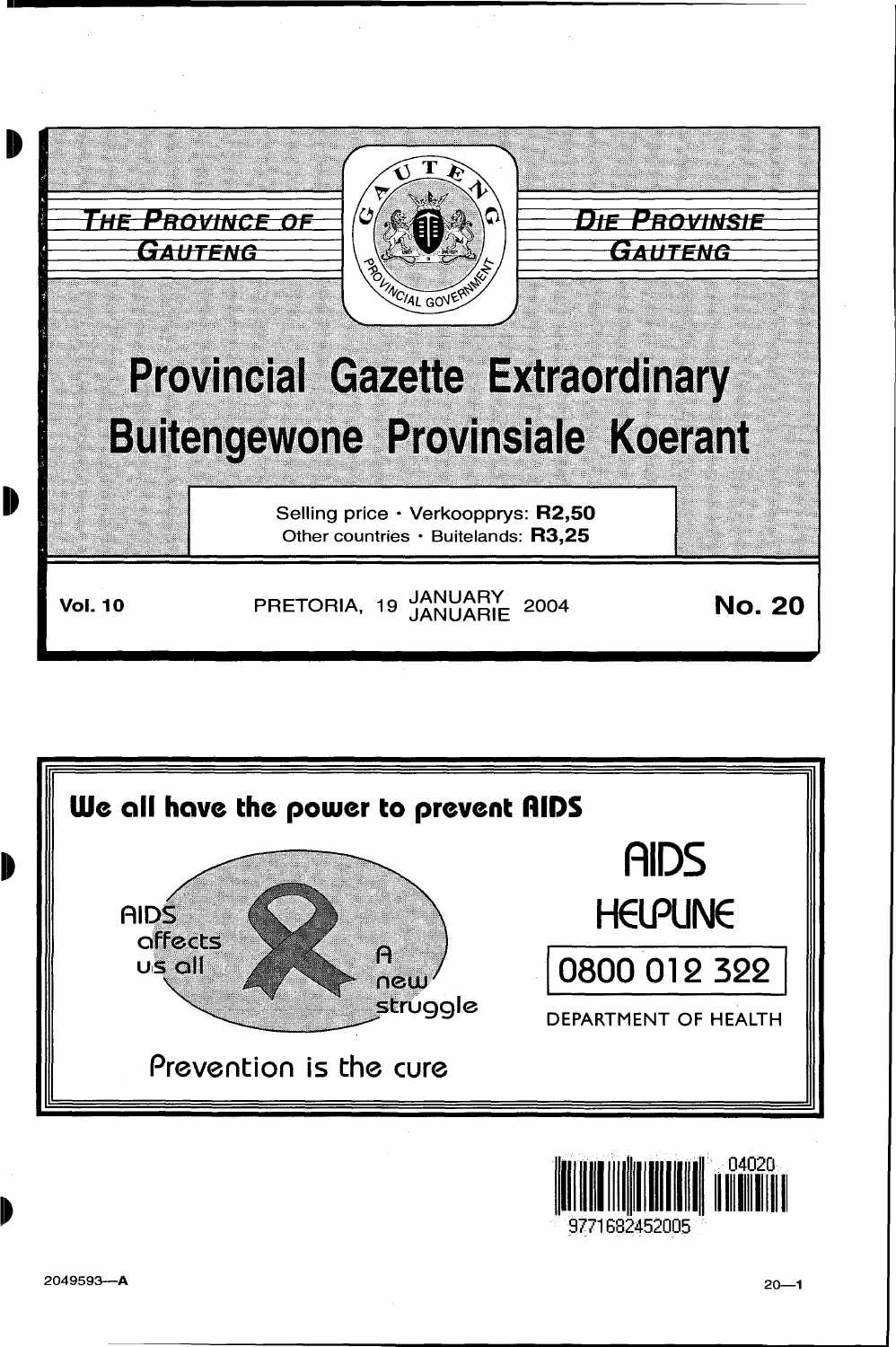No.

# **CONTENTS • INHOUD**

*Page Gazette*  Page<br>No.

## **LOCAL AUTHORITY NOTICES**

| 94 Town-planning and Townships Ordinance (15/1986): Declaration as an approved township: Barbeque Downs |     |
|---------------------------------------------------------------------------------------------------------|-----|
|                                                                                                         | 20. |
|                                                                                                         | 20. |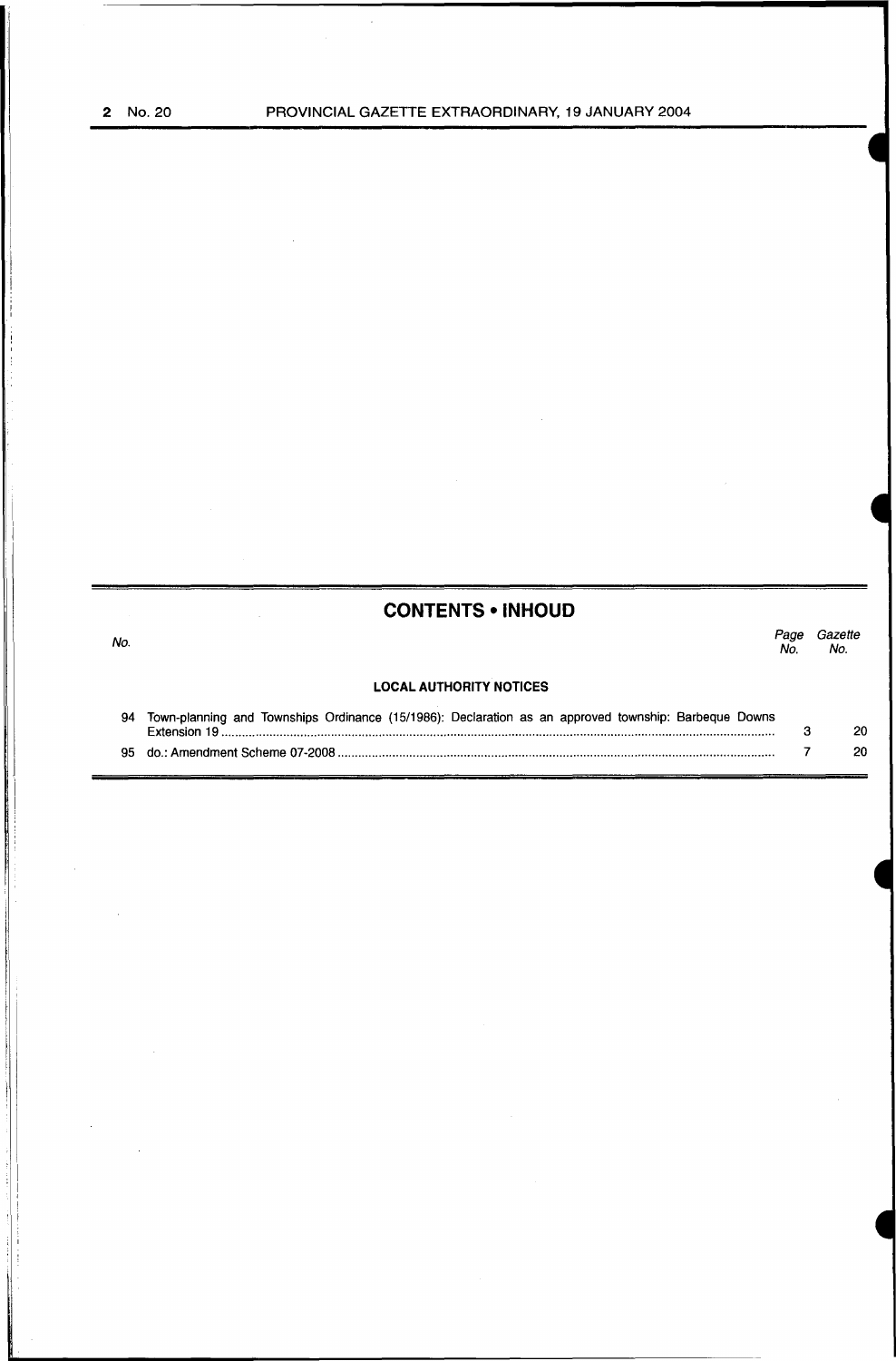# LOCAL AUTHORITY NOTICES

# LOCAL AUTHORITY NOTICE 94

# DECLARATION AS AN APPROVED TOWNSHIP

In terms of section 103 of the Town Planning and Townships Ordinance, 1986 (Ordinance 15 of 1986), the City of .Johannesburg Metropolitan Municipality declares Barbeque Downs Extension 19 to be an approved township subject to the conditions set out in the Schedule hereto.

### **SCHEDULE**

STATEMENT OF THE CONDITIONS UNDER WHICH THE APPLICATION MADE BY LAWLESS PROPERTIES (PTY) LTD (HEREINAFTER REFERRED TO AS THE APPLICANT/TOWNSHIP OWNER) UNDER THE PROVISIONS OF CHAPTER Ill OF THE TOWN PLANNING AND TOWNSHIPS ORDINANCE, 1986 (ORDINANCE 15 OF 1986), FOR PERMISSION TO ESTABLISH A TOWNSHIP ON THE REMAINDER OF PORTION 190 OF THE FARM BOTHASFONTEIN 408 JR HAS BEEN GRANTED

## 1. CONDITIONS OF ESTABLISHMENT

### (1) Name

The name of the township shall be Barbeque Downs Extension 19.

#### (2) Design

The township shall consist of erven and a road as indicated on General Plan S.G. No. 8278/2003.

#### (3) Provision and installation of services

The township owner shall make the necessary arrangements with the local authority for the provision and installation of water and sanitation as well as the construction of roads and stormwater drainage in the township, to the satisfaction of the local authority.

# (4) Electricity<br>(a) The local

The local authority is not the bulk supplier of electricity in the township. The township owner shall in terms of Section 118(2)(b) of the Town Planning and Townships Ordinance, 1986 (Ordinance 15 of 1986) make arrangements in this regard with ESCOM, the licensed supplier of electricity in. the township.

(b) The local authority shall be. notified in writing that satisfactory arrangements have been made in respect of the supply of electricity to the township and in this connection, the township owner shall submit the following to the local authority:

- (1) A certified copy of the agreement in respect of the supply of electricity entered into with ESKOM;
- (2) A certificate by ESKOM that acceptable financial arrangements with regard to (1) above have been made by the township owner.

# (5) Provincial Government<br>(a) Should the township not b

Should the township not been completed before 2 May 2004 the application shall be resubmitted to the Department of Transport and Public Works (Gauteng Provincial Government) for reconsideration.

(b) If however, before the expiry date of the mentioned period, circumstances change in such a way that roads and/or PWV routes under the control of the said Department are affected by the proposed layout of the township, the applicant shall resubmit the application for the purpose of fulfilment of the requirements of the controlling authority in terms of the provisions of Section 11 of Act 21 of 1940, as amended.

(c) The township owner shall comply with the conditions of the Department of Transport and Public Works (Gauteng Provlnciai.Govemment) as set out in their letter dated 2 May 1994, to the satisfaction of the local authority.

#### $(6)$

(a) No access to or egress from the township shall be permitted along the lines of no access as indicated on layout plan 15/8/BD19/1X.

(b) Access to or egress from the township shall be provided to the satisfaction of the local authority.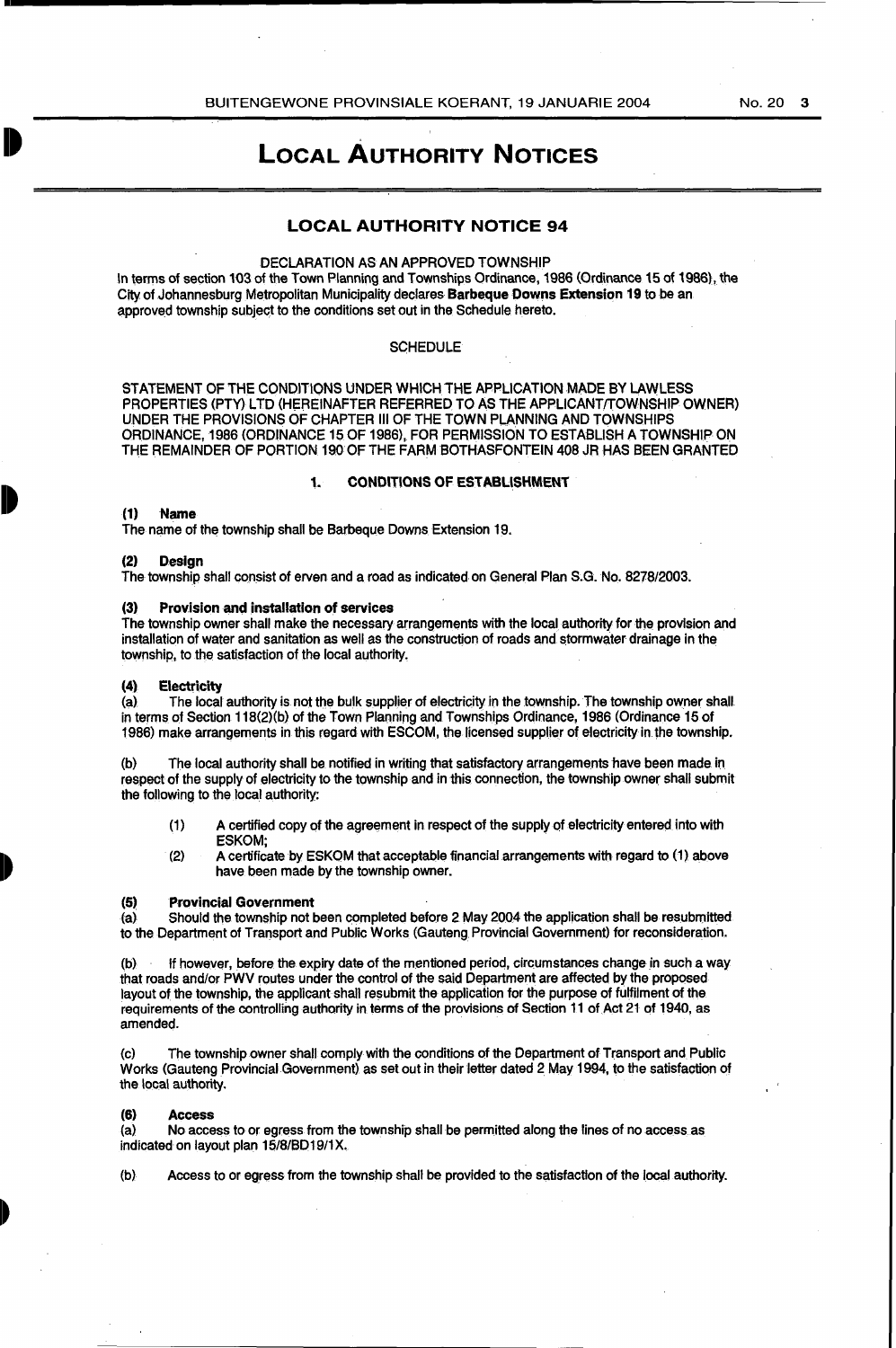# (7) Disposal of existing Conditions of Title

All erven shall be made subject to existing conditions and servitudes, if any, including the reservation of rights to minerals, but excluding the following which does nor affect the township:

The servitude for electrical purposes In favour of ESKOM vide diagram S.G. No. 2326/2002.

### (8) Demolition of buildings and structures

The township owner shall at his own cost cause all existing buildings and structures situated within the building. line reserves, side spaces or over common boundaries to be demolished to the satisfaction of the local authority, when required by the local authority to do so.

# (9) Restriction on the transfer of. an erf

Erf 525 shall be transferred only to Barbeque Downs 19 Erf 333 Home Owners Association, which Association shall have full responsibility for the functioning and proper maintenance of the said erf and the .essential services within the said erf.

#### (10) Notarial Tie of erven

The township owner shall, after proclamation of the township but prior to the transfer of any erf in the township, notarially tie Erf 525 with Erven 333 and 366 Barbeque Downs Extension 21 to the satisfaction of the local authority.

### (11) Obligations with regard to services and restriction regarding the alienation of erven ·

The township owner shall within such period as the local authority may determine, fulfil his obligations in respect of the provisions of water and sanitary services as well as the construction of roads and stormwater drainage and the installation of systems therefore, as previously agreed upon between the township owner and the local authority. Erven may not be alienated or be transferred into the name of a purchaser prior to the local authority certifying that sufficient guarantees/cash contributions in respect of the supply of services by the township owner, have been submitted or paid to the said local authority.

## 2. CONDITIONS OF TITLE

The erven mentioned hereunder shall be subject to the conditions as indicated imposed by the local authority in terms of the provisions of the Town Planning and Townships Ordinance, 1986.

#### (1) All erven (except Erf 525)

(a) Each erf is subject to a servitude, 2 m wide, in favour of the local authority, for sewerage and other municipal purposes, along any two boundaries other than a street boundary and in the case of a panhandle erf, an additional servitude for municipal purposes 2 m wide across the access partion of the erf, if and when required by the local authority: Provided that the local authority may dispense with any such servitude.

(b) No building or other structure shall be erected within the aforesaid servitude area and no large rooted trees shall be planted within the area of such servitude or within 2 m thereof.

(c) The local authority shall be entitled to deposit temporarily on the land adjoining the aforesaid servitude such material as may be excavated by it during the process of construction, maintenance or removal of such sewerage mains and other works as it, in its discretion may deem necessary and shall further be entitled to reasonable access to the said land for the aforesaid purpose subject to any damage done during the process of the construction, maintenance or removal of such sewerage mains and other works being made good by the local authority.

#### (2) Erf 525

(a) The entire erf as indicated on the General Plan, is subject to a servitude for municipal purposes and right of way, in favour of the local authority.

(b) The entire erf as indicated on the General Plan, is subject to a servitude of right of way in favour of Sunning Gate Homeowners Association. ·

(c) The erf shall not be alienated or transferred into the name of any purchaser, other than Barbeque Downs 19 Erf 333 Home Owners Association without the written consent of the local authority first having been obtained.

P. Moloi, City Manager (Notice No.010/2004) January 2004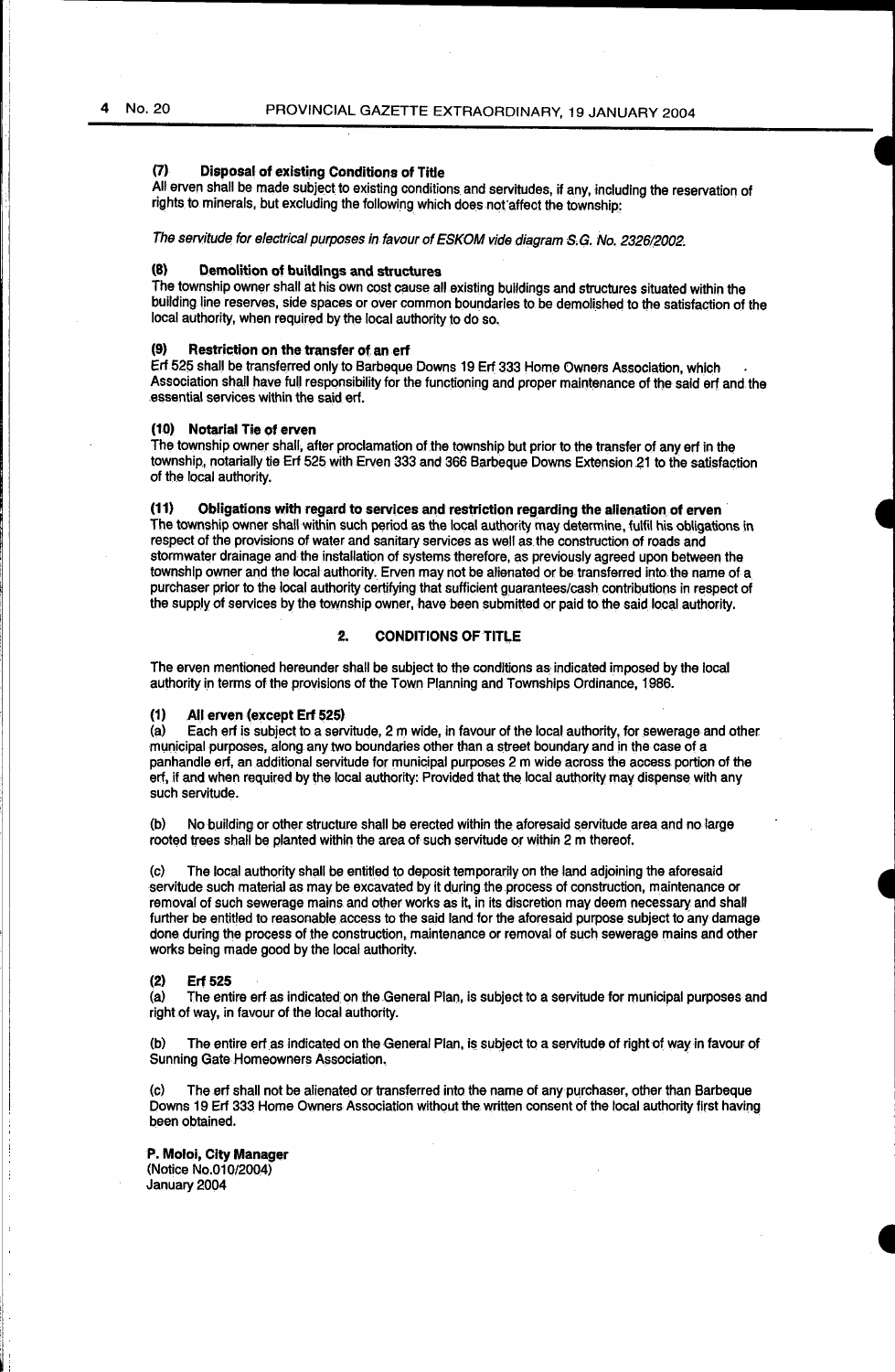# PLAASLIKE BESTUURSKENNISGEWING 94

#### VERKLARING TOT 'N GOEDGEKEURDE DORP

Ingevolge artikel 103 van die Ordonnansie op Dorpsbeplanning en Dorpe, 1986 (Ordonnansie. 15 van 1986), verklaar die Stad van Johannesburg Metropolitaanse Munisipaliteit hiermee die dorp Barbeque Downs Uitbreidlng 19 tot 'n goedgekeurde dorp onderworpe aan die voorwaardes uiteengesit in die bygaande Bylae.

## **BYLAE**

VERKLARING VAN VOORWAARDES WAAROP DIE AANSOEK GEDOEN DEUR LAWLESS PROPERTIES (EDMS) BPK (HIERNA DIE AANSOEKDOENER/ DORPSEIENAAR GENOEM) INGEVOLGE DIE BEPALINGS VANHOOFSTUK Ill VAN DIE ORDONNANSIE OP DORPSBEPLANNING EN DORPE, 1986 (ORDONNANSIE 15 VAN 1986), OM TOESTEMMING OM 'N DORP TE STIG OP DIE RESTANT VAN GEDEELTE 190 VAN DIE PLAAS BOTHASFONTEIN 408 JR TOEGESTAAN IS

## 1. STIGTINGSVOORWAARDES

#### (1) Naam

Die naam van die dorp is Barbeque Downs Uitbreiding 19.

#### (2). Ontwerp

Die dorp bestaan uit erwe en 'n straat soos aangedui op Algemene Plan LG Nr 8278/2003.

## (3) Voorslening en installering van dienste

Die dorpseienaar moet die nodige reëlings met die plaaslike bestuur tref vir die voorsiening en installering van water en sanitere dienste asook die konstruksie van strate en stormwaterdreinering in die dorp, tot tevredenheid van die plaaslike bestuur.

#### (4) Elektrisiteit

(a) Die plaaslike bestuur is nie die grootmaatverskaffer van elektrisiteit aan die dorp nie. Die dorpseienaar moet ingevolge Artikel 118(2)(b) van die Ordonnansie op Dorpsbeplanning en Dorpe, 1986, die nodige reelings tref met ESKOM, die gelisensieerde verskaffer van elektrisiteit in die dorp.

(b) Die plaaslike bestuur moet skriftelik verwittig word dat bevredigende reelings met betrekking tot die voorsiening van elektrisiteit aan die dorp, getref is en in die verband moet die dorpseienaar die volgende aan die piaaslike bestuur verskaf:

- (1) 'n gesertifiseerde afskrif van die ooreenkoms aangegaan met ESKOM rakende die voorsiening van elektrisiteit;
- (2) 'n sertifikaat van ESKOM dat aanvaarbare finansiele reelings met betrekking tot (1) hierbo, deur die dorpstigter getref is.

# (5) Provinsiale Regering<br>(a) Indien die ontwikkeling

Indien die ontwikkeling van die dorp nie voor 2 Mei 2004 voltooi word nie, moet die aansoek heringedien word by die Departement van Vervoer en Publieke Werke (Gauteng Provinsiale Regering) vir heroorweging.

(b) Indian omstandighede egter, voor die verstryking van die gemeide periode, tot so 'n mate Verander dat paaie en/of PWV roetes onder die beheer van die betrokke Departement deur die beoogde uitleg van die dorp geraak word, meet die applikant die aansoek herindien vir doeleindes van die nakoming van die vereistes van die beherende liggaam in gevolge die bepalings van Artikel 11 van Wet 21 van 1940, soos gewysig.

(c) Die dorpseienaar meet voldoen aan die vereistes van die Departement van Vervoer en Publieke Werke (Gauteng Provinsiale Regering} soos uiteengesit in hulle skrywe gedateer 2 Mei 1994, tot tevredenheid van die plaaslike bestuur.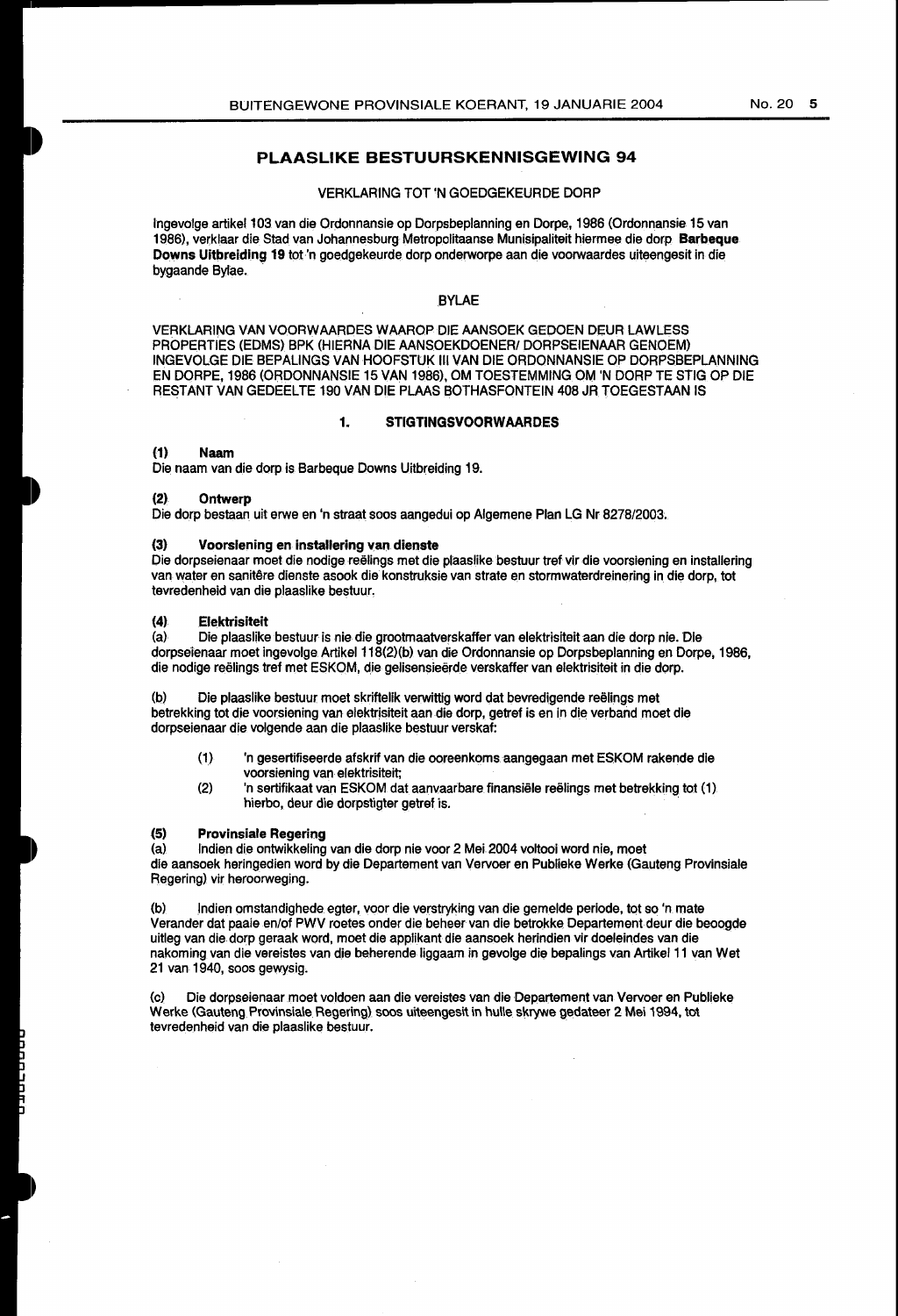## **(6) Toegang**

(a) Geen toegang tot of uitgang vanuit die dorp sal toegelaat word langs die lyne van geen toegang soos aangedui op uitlegplan 15/8/BD19/1X.

(b) Toegang tot en uitgang vanuit die dorp meet tot tevredenheid van die plaaslike bestuur voorsien word.

#### **m Besklkking oor bestaande Titelvoorwaardes**

Alle erwe moet onderworpe gemaak word aan bestaande voorwaardes en serwitute, indien enige, met inbegrip van die voorbehoud van die regte op minerale, maar uitgesonderd die volgende wat nie die dorp raak nie:

The servitude for electrical purposes in favour of ESKOM vide diagram S.G. No. 2326/2002.

## (\$) **Sloping van geboue en strukture**

Die dorpseienaar moet op eie koste aile bestaande geboue en strukture wat binne boulynreserwes, kantruimtes of oar gemeenskaplike grense gelee is, laat sloop tot bevrediging van die plaaslike bestuur wanneer die plaaslike bestuur dit vereis.

### **(9) Beperklng op die oordrag van 'n ert**

Erf 525 mag slegs aan Barbeque Downs 19 Ert 333 Huiseienaarsvereniging oorgedra word, welke Vereniging voile verantwoordelikheid sal dra vir die funksionering en behoorlike instandhouding van die. erf en die noodsaaklike dienste binne die gemelde erf.

#### **(10) Notariele verbindlng van erwe**

Die dorpseienaar moet na proklamasie van die dorp, maar voor oordrag van enige erf in die dorp, Erf 525 notarieël verbind met Erwe 333 en 366 Barbeque Downs Uitbreiding 21, tot tevredenheid van die plaaslike bestuur.

## **(11) Verpligtinge ten opsigte van dienste en beperking betreffende die vervreemding van erwe**

Die dorpseienaar moet binne sodanige tydperk as. wat die plaaslike bestuur mag bepaal, sy verpligtinge met betrekking tot die voorsiening van water en sanitere dienste asook die konstruksie van paaie en stormwaterdreinering en die installering van die stelsels daarvoor, soos vooraf ooreengekom tussen die dorpseienaar en die plaaslike bestuur, nakom. Erwe mag nie vervreem of oorgedra word in die naam van 'n koper alvorens die plaasllke bestuur bevestig het dat voldoende waarborge/kontantbydraes ten opsigte van die voorsiening van dienste deur die dorpseienaar aan die plaaslike bestuur gelewer of betaal is.

## **2. TITELVOORWAARDES**

Die erwe hieronder genoem is onderworpe aan die voorwaardes soos aangedui deur die plaaslike bestuur ingevolge die bepalings van die Ordonnansie op Dorpsbeplanning en Dorpe, 1986.

### **(1) Aile erwe (behalwe Erf 525)**

(a) Elke erf is onderworpe aan 'n serwituut 2 m breed, ten gunste van die plaaslike bestuur, vir riolerings-en ander munisipale doeleindes, langs enige twee grense, uitgesonderd 'n straatgrens en, in die geval van 'n pypsteelerf, 'n addisionele serwituut vir munisipale doeleindes 2 m breed oor die toegangsgedeelte van die erf; indien en wanneer verlang deur die plaaslike bestuur: Met dien verstande dat die plaaslike bestuur van enige sodanige serwituut mag afsien.

(b) Geen gebou of ander struktuur mag binne die voornoemde serwituutgebied opgerig word nie engeen grootwortelbome mag binne die gebied van sodanige serwituut of binne 2 m daarvan, geplant word nie.

(c) Die plaaslike bestuur is geregtig om enige materiaal wat deur hom uitgegrawe word tydens die aanleg, onderhoud of verwydering van sodanige rioolhoofpypleidings, en ander werke wat hy volgens goeddunke noodsaaklik ag, tydelik te plaas op die grond wat aari die voornoemde serwituut grens en voorts sal die plaaslike bestuur geregtig wees tot redelike toegang tot genoemde grand vir die voornoemde doel, onderworpe daaraan dat die plaaslike bestuur enige skade vergoed wat gedurende die aanleg, onderhoud of verwydering van sodanige rioolhoofpypleiding en ander werke veroorsaak word.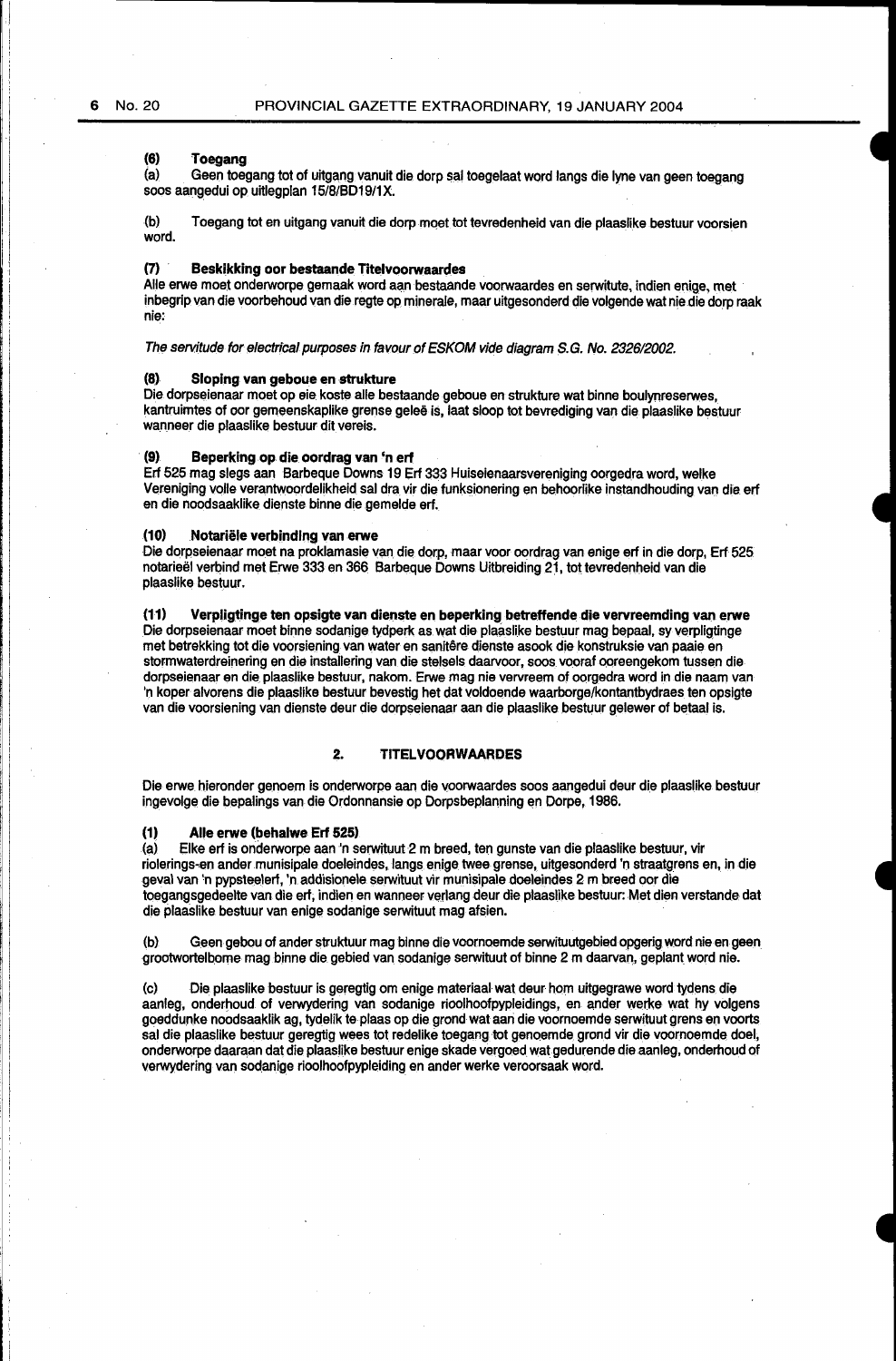**(2) Erf 525** 

Die hele erf soos aangedui op die Algemene Plan, is onderworpe aan 'n serwituut vir munisipale doeleindes en reg-van-weg, ten gunste van die plaaslike bestuur.

(b) Die hale erf soos aangedui op die Algemene Plan, is onderworpe aan 'n serwituut van reg-vanwag, ten gunste van Sunning Gate Huiseienaarsvereniging.

(c) Die erf mag nie vervreem of oorgedra word in die naam van enige koper behalwe aan Barbeque Downs 19 Erf 333 Huiseienaarsvereniging, sonder dat die skriftelike toestemming van die plaaslike bestuur eers vooraf verkry is nie.

**P. Moloi, Stadsbestuurder**  (Kennisgewing 010/2004) Januarie 2004.

## **LOCAL AUTHORITY NOTICE 95**

### **AMENDMENT SCHEME 07-2008**

The City of Johannesburg Metropolitan Municipality herewith in terms of the provisions of section 125(1)(a) of the Town Planning and Townships Ordinance No 15 of 1986, declares that he has approved an amendment scheme being an amendment of the Halfway House and Clayville Town Planning Scheme, 1976, comprising the same land as included in the township of **Barbeque Downs Extension 19.** Map 3 and the scheme clauses of the amendment scheme are filed with the Executive Director: Development Planning, Transportation and Environment: City of Johannesburg metropolitan Municipality and are open for inspection at all reasonable times.

This amendment is known as Amendment Scheme 07-2008.

**P. Moloi, City Manager**  .(Notice 011/2004) January 2004

# **PLAASLIKE BESTUURSKENNISGEWING 95**

#### **WYSIGINGSKEMA 07-2008**

Die Stad van Johannesburg Metropolitaanse Munisipaliteit verklaar hiermee ingevolge die bepalings van artikel 125(1)(a) van die Ordonnansie op Dorpsbeplanning en Dorpe Nr 15 van 1986, dat hy 'n wysigingskema synde 'n wysiging van die Halfway House en Clayville Dorpsbeplanningskema, 1976, wat uit dieselfde grond as die dorp **Barbeque Downs Uitbreiding 19** bestaan, goedgekeur het. Kaart 3 en die skemaklousules van die wysigingskema word in bewaring gehou deur die Uitvoerende Direkteur: Ontwikkelingsbeplanning, Vervoer en Omgewing: Stad van Johannesburg Metropolitaanse Munisipaliteit en is beskikbaar vir inspeksie gedurende aile redelike tye.

Hierdie wysiging staan bekend as Wysigingskema 07-2008.

**P. Moloi, Stadsbestuurder**  (Kennisgewing 011/2004) Januarie 2004